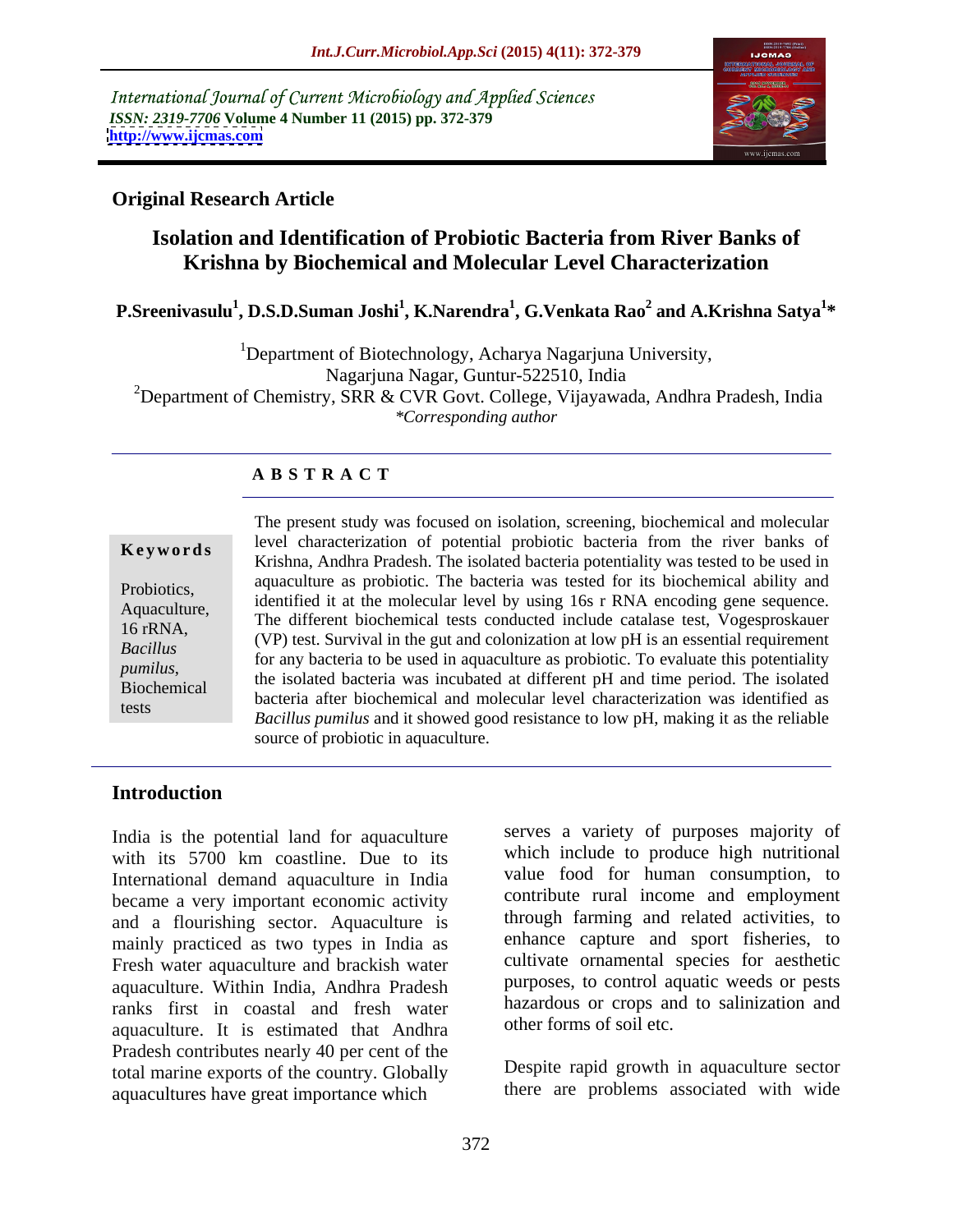range of diverse diseases. A few of the based on their antagonism towards bacterial diseases in aquaculture include pathogens (through competitive exclusion), bacterial necrosis (Aquacop, 1977), larval mid- cycle disease (MCD) (Brock, 1983) and fungal diseases (Anderson, 1988) etc., Since aquatic animals are cultured under from last decade, diseases in aquaculture different conditions salinity and optimum have a devastating impact on world temperature range should also be considered aquaculture farming. Losses due to diseases are enormous and difficult to estimate. Diseases increase risk, deterring investment All these criteria can be fulfilled by isolating and economic growth. Usage of antibiotics leads to development of multi drug that best results can be obtained when resistance strains of disease causing supplemented along with the diets in pathogens. Apart from lose of sensitivity to drugs there is also a potential risk of Aqua products rejection in International market if The present study was aimed to isolate the antibiotics are used. Inadequate availability of effective therapeutic or prophylactic environments having probable properties of measures has aggravated the situation. In probiotics which improves the health and Though shrimp culture has under gone rapid gives best benefits to aqua culture. The development in most Southeast Asian bacteria was isolated from natural habitat countries, successful production is i.e., from the river banks of the Krishna, increasingly hampered by environmental pollution, poor management, diseases, among others (Bachere, 2000). The isolated bacterium was tested for its

safety of strains must be carefully assessed, as well, and transmission of antibiotic resistance or virulent plasmids must not take identifying the possible biochemical place. Of further great importance are the characters and also to identify the isolated culture conditions and their ability to rRNA studies. colonize the gut of the aquatic animals.

Ling *et al.,* 2012). Hence, selection criteria of probiotics for aquaculture should be

based on their antagonism towards their growth, attachment to intestinal mucus and production of beneficial compounds. for selection of the right probiotic strain.

the bacteria from their natural habitat, such aquaculture.

potential microorganism from natural probiotics which improves the health and gives best benefits to aqua culture. The Andhra Pradesh, India.

Much care should be taken in selection of a aquaculture by testing the ability of isolated bacterial strain as a probiotic such that the strain to tolerate low pH. Among isolated place. Of further great importance are the characters and also to identify the isolated survival and growth of beneficial bacteria in strain at Genus and species level by 16s The isolated bacterium was tested for its potentiality to be used as probiotic strain in samples the strain best suited for aquaculture was selected for further identifying the possible biochemical rRNA studies.

The management of gut flora is important long and includes variable regions while the for the ability to prevent infections with general structure is highly conserved. enteric pathogens and to guarantee a well-Because the probes have the broadest functioning and effective digestion of specificity ranging from universal to species nutrients that result in good growth specificity, it is possible to use 16S rRNA performance parameters. Probiotic bacteria gene to study phylogenetic relationships modulate the gut microflora towards a between microorganisms and identify them favorable composition (Tuohy *et al.,* 2003; more accurately (Cakir, 2003; Holzapfel *et*  The 16S rRNA gene is nearly 1540 bases *al.,* 1998; Charteris *et al.,* 1997).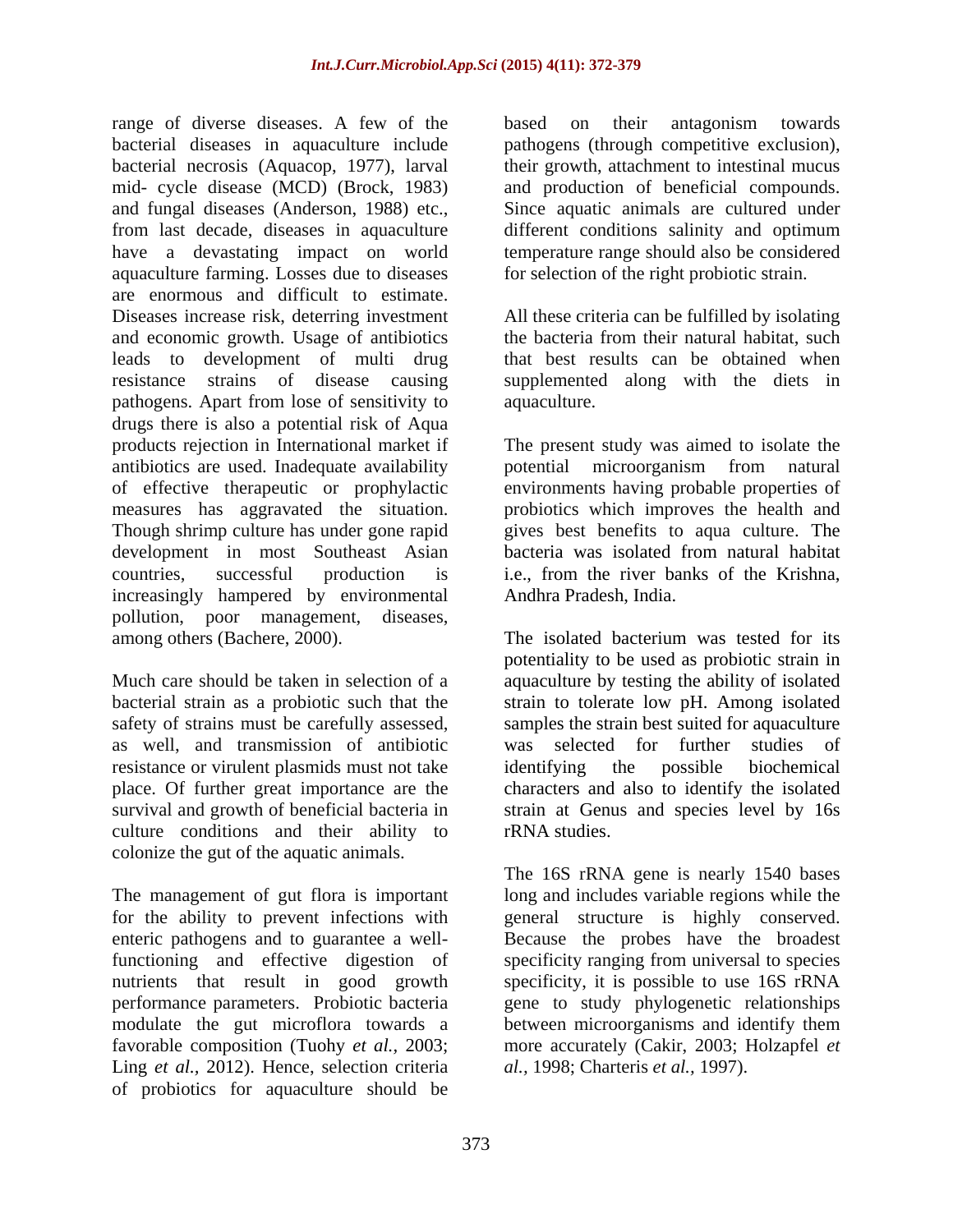Soil samples were collected from the river aerobic and facultative aerobic bacteria. banks of Krishna, Andhra Pradesh, India. Organism that lack cytochrome also lack The soil samples were collected from the catalase and they are not able to break upper layers where most of bacteria are concentrated; approximately 3 g of soil sample was collected in a clean dry and sterile polythene bag using sterilized spatula. From this 1 g of soil sample was subjected<br>to serial dilution and dilution factor of  $10^{-4}$ to  $10^{-8}$  used to streak on nutrient agar plates. and observed for evolution of bubbles. Single colony was isolated and further sub cultured to isolate the pure cultures (Musliu Abdulkadir and Salawudeen Waliyu, 2012).

# **Biochemical characterization of isolated**  $\begin{array}{c} \text{nonmed from the degradation of the anni-} \\ \text{acid} \quad \text{tryptophan} \quad \text{by} \quad \text{some} \quad \text{bacteria.} \end{array}$

Different biochemical and molecular studies were performed to characterize and identify bacteria at Genus and species level.

The culture after 24 hours growth was taken on a slide and heat fixed. The smear on slide was flooded with crystal violet and incubated for 1 min. The slide was then washed in a gentle and direct stream of tap water for 2 seconds. The slide was again results were<br>flooded with joding mordant and inquired five minutes. flooded with iodine mordant and incubated for 1 min. the slide was washed again in a gentle and direct stream of tap water for 2 seconds. Later on counter stain safranin was added and the slide was then washed in 95% voges Proskauer (VP) lest determines the ethanol and observed under microscope

Catalase production can be determined by adding the substrate hydrogen peroxide to an

**Materials and Methods approximately incubated nutrient agar slant. Isolation of bacteria** example and the gas is formed. The enzyme catalase is If catalase is present bubbles of free oxygen gas is formed. The enzyme catalase is present in the mist cytochrome containing hydrogen peroxide.

to serial dilution and dilution factor of  $10^{-4}$  was added with 1ml of hydrogen peroxide The nutrient broth slant inoculated with isolated bacterial culture and after incubation at 37ºC for 24 hours, the slant and observed for evolution of bubbles.

#### **Indole production test**

**bacteria** and a superposition of the contract of the contract of the contract of the contract of the contract of the contract of the contract of the contract of the contract of the contract of the contract of the contract **Biochemical tests** ml of broth was dispensed into the tubes and **Grams staining** After cooling, the tubes were inoculated Indole was a nitrogen containing compound formed from the degradation of the amino acid tryptophan by some bacteria. Tryptophan present in the culture media was degraded by the enzyme tryptophanase and converted in to indole, skatol and indole acetic acid. Tryptone broth was prepared and the pH was adjusted to 7.2, from this 5 sterilized at 121 °C for 15 minutes at 15 lbs. with the isolate. Control tube was also maintained which is without addition of isolated bacteria and incubated at 37ºC for 48 hours. After well grown of isolated bacteria 1 ml of Kovac's reagent was added to each tube and mixed thoroughly. The results were observed after incubating for five minutes.

#### **Voges Proskauer (vp) test**

(Bergey *et al.,* 1994)*.* and production of non-acidic or neutral end **Catalase test** MR-VP broth was prepared and sterilized in Voges Proskauer (VP) test determines the capability of an organism to ferment glucose products such as acetyl methyl carbinol. tubes. The tubes were then inoculated with the culture and incubated at 37 °C for 24 hours. After incubation two drops of Barrit's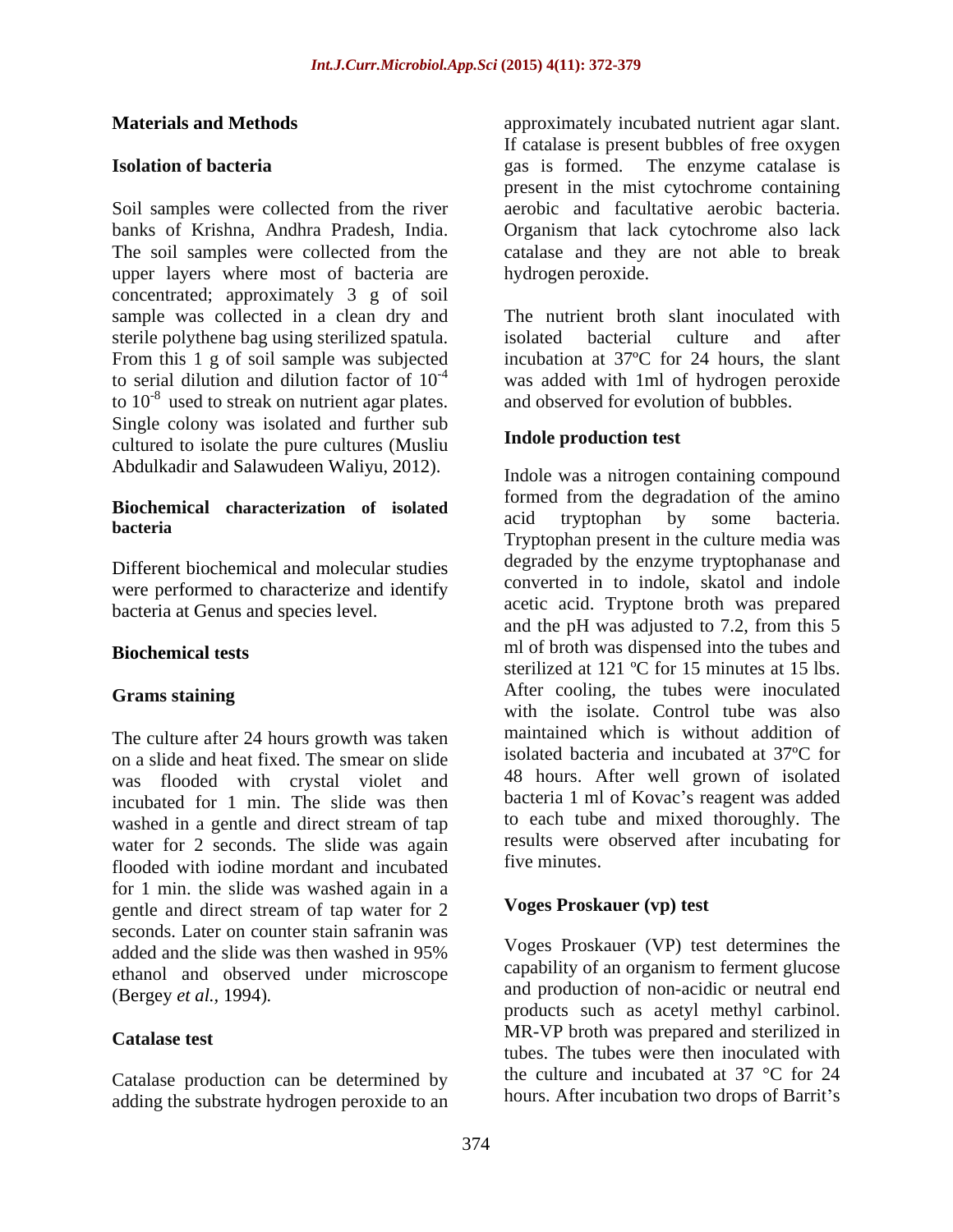#### **Molecular level characterization: 16s rRNA studies**

The DNA was isolated from the overnight centrifuged and pellet was collected, suspended in Extraction buffer and kept in water bath for 20 minutes at 60 °C, again centrifuged. The supernatant was collected isoproponal, centrifuged again and DNA pellet was collected, dissolved in TE buffer for further analysis. Quality was analyzed both spectrophotometrically (Sambrook *et al.,* 1989) and by running agarose gel, stored in TE buffer.

## **PCR** amplification of 16s rRNA gene Results and Discussion

Extracted DNA was used to amplify the 16s r RNA gene. Universal primers for 16s r RNA encoding genes were used to carry out the reaction. The primers used for amplification are 16SF5´**-**AGAGTTTGATC CCTT GTTACGACTT-3´ (Lie zhong Chen

minutes,  $95^{\circ}$ C for 30 sec,  $55^{\circ}$ C for 30 sec, evaluated potentiality to be as proported in a second- $72^{\circ}$ C for 10 minutes and 10<sup>°</sup>C hold. The 1 aquaculus by the inemodology of resistance to low pH. The ProBtIs- $\mu$ l of forward primer, 1  $\mu$ l of reverse primer,<br>
1 isolated bureculture of bacteria was 30 µl of PCR master mix and 2 µl of Isolated DNA was taken to run 30 cycles of PCR. The PCR parameters are in house to coloured the round, opaque, fight cream developed and optimized for isolated DNA coloured colonies and incroscopic<br>observations revealed Bacilli form bacteria. sample.

#### **Sequencing the 16s rRNA gene**

The product thus amplified is gel eluted and the product is sequenced on ABI 3730xl Sequencer by Sanger's method using internal primers specific for whole 16S

reagent was added. After 10 minutes of region. The sequence of the insert was incubation the results were noted. determined using the automated DNA sequencing service provided at Bioserve Laboratory (Pvt.) Ltd., Hyderabad, India.

### **Test for resistance to low pH**

incubated culture. The culture was<br>tested for their potentiality to be used as and mixed with equal volume of animals where pH is low. Acid tolerance test The isolated four bacterial cultures were probiotics in aquaculture. Resistance and surveillance of bacteria at low pH is essential for any probiotic bacteria as they need to colonize at gut of the aquatic was performed to test the isolated bacteria resistance to low pH. The bacterial cultures were incubated at pH 2, 3 and 6 for one hour, two hours and six hours each to test their low pH tolerance.

#### **Results and Discussion**

CTGGCTCAG-3´ and 16SR5´**-**GGTTA up and subcultured. The obtained cultures *et al.,* 2014). ProBtIs-3 and ProBt Is-4. Out of the isolated **PCR reaction mixtures** selected for further in detail biochemical and The PCR cycle used was 95°C for 5 molecular level characterization and **Isolation of Bacteria:** The bacterial colonies were observed on nutrient agar media. Colonies were well grown in nutrient agar medium, the morphology of colonies was identified and single colony was picked were named as ProBtIs-1, ProBtIs-2, four different bacteria, ProBtIs-1was molecular level characterization and evaluated potentiality to be as probiotic in aquaculture by the methodology resistance to low pH.TheProBtIs- 1isolatedpureculture of represented in figure 1. The Bacterial isolate formed the round, opaque, light cream coloured colonies and microscopic observations revealed *Bacilli* form bacteria.

#### **Acid tolerance test**

Survival under low pH is the most important character of any probiotic bacterium, especially gut probiotics. All the isolates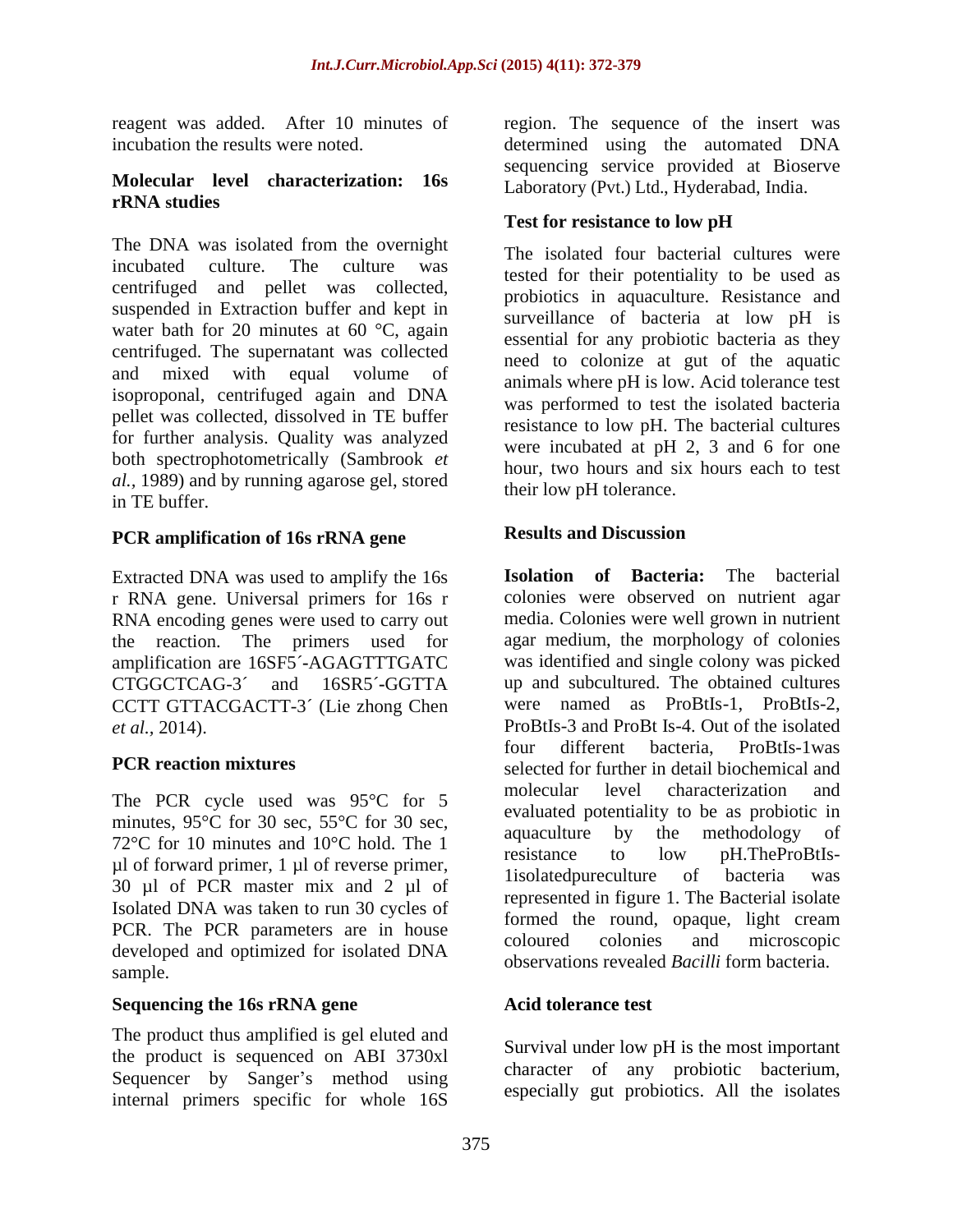were subjected for acid tolerance test under Summary and conclusion: In the present different incubation periods. The results study the bacteria was isolated from the have shown that all the isolates tolerated low natural habitat, tested its potentiality to be at pH2 and 3 for 1 hr and 6 hrs. All the used in aquaculture as probiotic, identified isolates were resistant to low pH, the percentage of survival rates of isolates at pH 2 and pH 3 for 1 hr and 6 hrs were given in

table 1.<br>Isolate ProBt Is -1 showed highest survival a reasonal parameterial problem isolated bacteria. rate at both pH 2 and 3 for 1hr that is  $90 \pm 1$ and  $89 \pm 2$  and  $86 \pm 1.7$ . ProBt IS -4 showed pumilus. least survival rate  $40\pm6.5$ ,  $64\pm3.7$  and  $54\pm$ 3.5 (Table 1). Among these four strains ProBt IS -1 showed highest survival rate at pH 2 for 1 hour incubation period which is Class: Bacilli  $90 \pm 1$  while ProBt Is - 4 showed least Order: Bacillales survival rate at pH 3, for 6 hours of Family: Bacillaceae incubation period which is 40±6.5. Genus: Bacillus

the isolated strain at Genus and species level and different biochemical parameters studied to identify the biochemical efficacy of isolated bacteria.

Based on overall results the isolated microorganism can be concluded as *Bacillus pumilus*.

Domain: Bacteria Phylum: Firmicutes Class: Bacilli Order: Bacillales Family: Bacillaceae Genus: *Bacillus* Species: *pumilus*

| <b>Strain</b> | Survival rate at<br>pH 2 (1hr) | Survival rate at $pH$ 3<br>(1hr) | Survival rate at pH $3 \mid$<br>(6hr) |
|---------------|--------------------------------|----------------------------------|---------------------------------------|
| Pro Bt IS-1   | $90 \pm 1$                     | $89 \pm 2.2$                     | $86 \pm 1.7$                          |
| Pro Bt IS-2   | $76 \pm 2.2$                   | $74 + 2.$                        | $70+$<br>$\sim$ $\sim$<br>/ ∪ ⊥∠.∪    |
| Pro Bt IS-3   | $83 + 3.2$                     | $82 \pm 2.1$                     | $63 \pm 4.1$                          |
| Pro Bt IS-4   | $64 + 3.7$                     | $54 \pm 3.$                      | 0±6.≳                                 |

**Table.1** Percentage of Survival rate of the isolated bacteria under acidic conditions

**Figure.1** Bacterial isolate ProBt Is-1

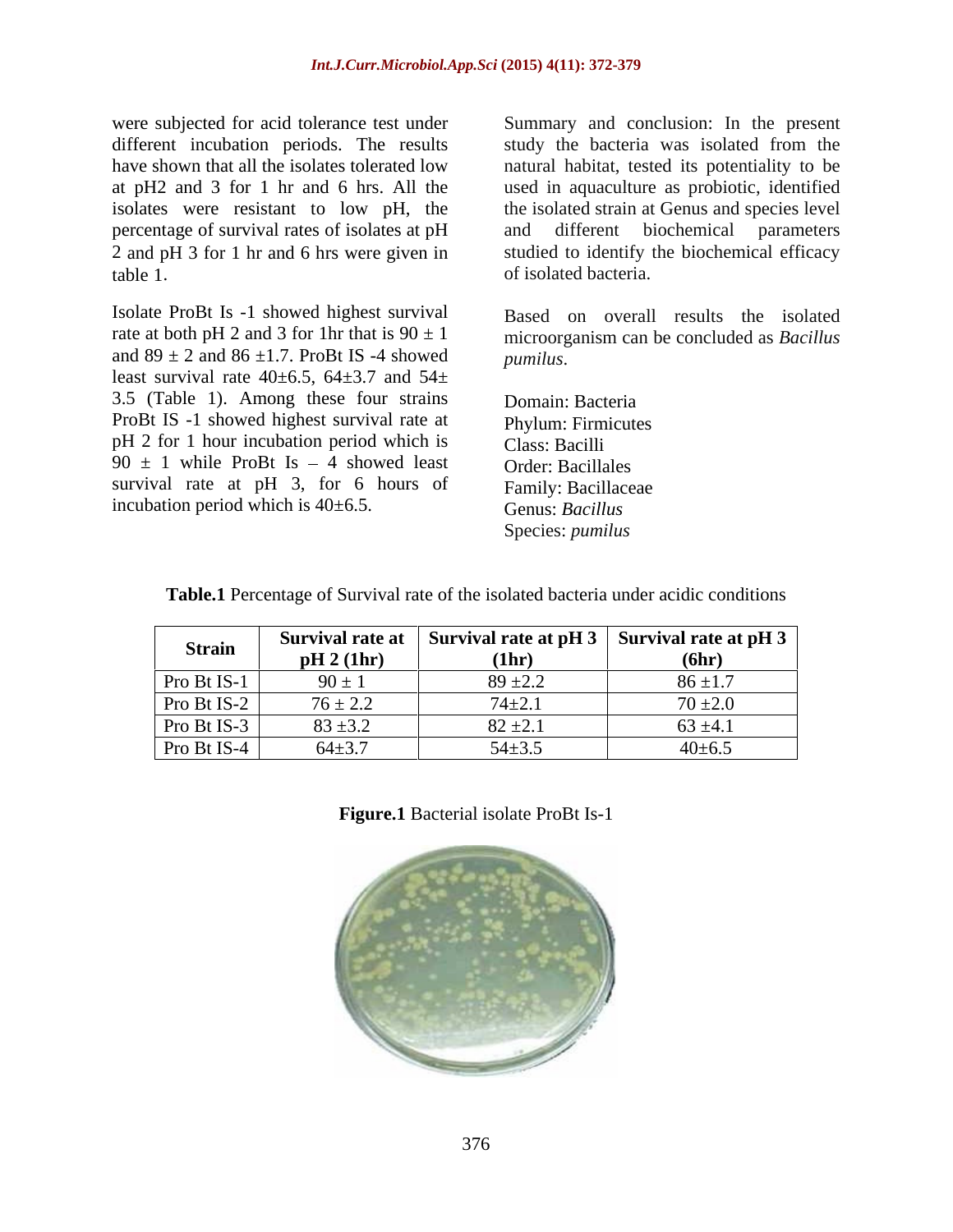### *Int.J.Curr.Microbiol.App.Sci* **(2015) 4(11): 372-379**

## **Figure.2** Voges proskauer (vp) test



**Figure.3** Indole production test: Test tube 1 - Control, Test tube 2 - indole positive,<br>Test tube 3 - isolate Test tube 3 - isolate



### **Figure.4** Catalase test

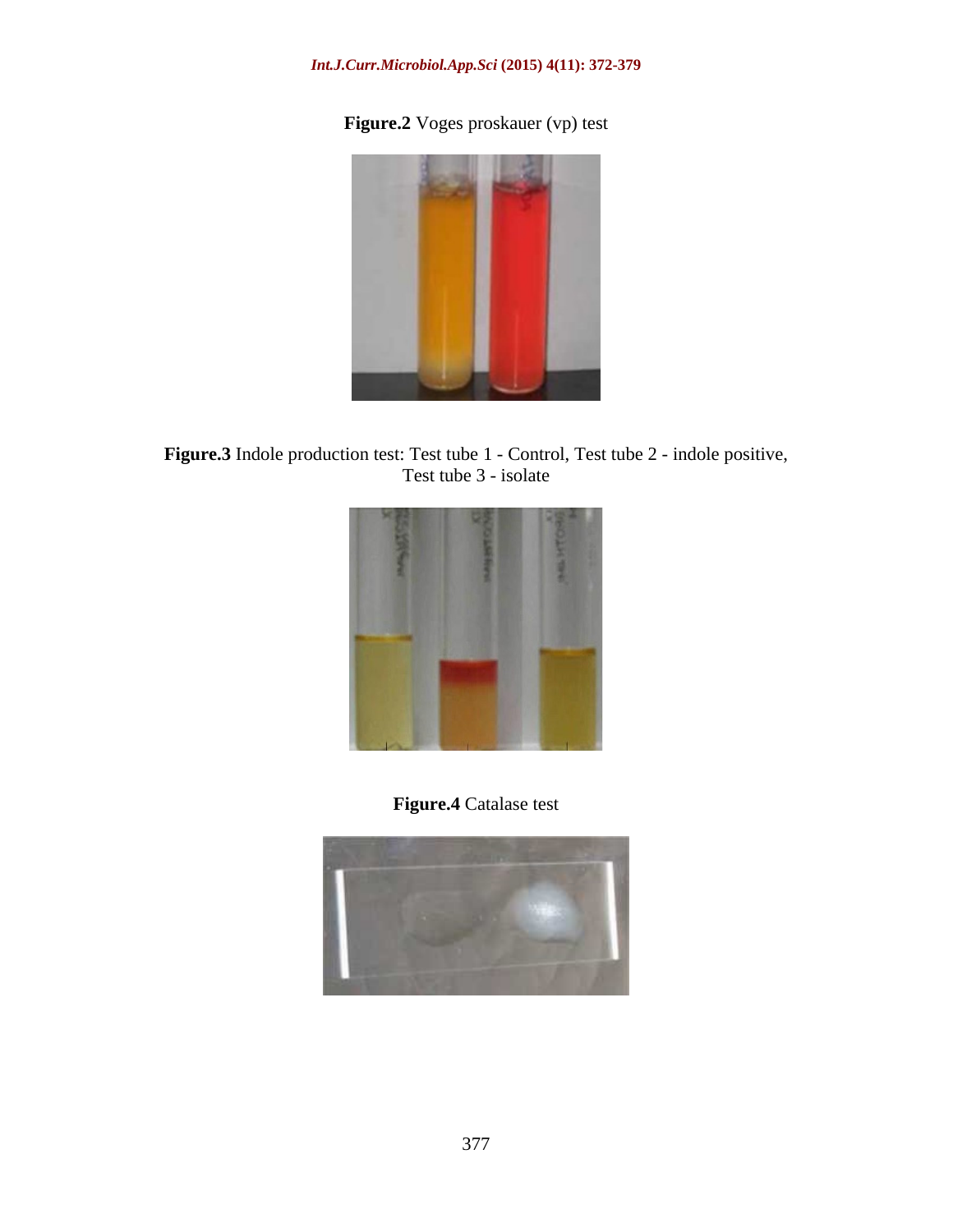

#### **Figure.5** Phylogenetic tree

<sup>3</sup> Bacillus pumilus strain Sua-BAC016 16S ribosomal RNA gene, partial sequence

*Bacillus pumilus* is a spore-forming bacterium that is rod-shaped, Gram-positive, production from a variety of carbon sources, and aerobic. It resides in soils and some namely arabinose, mannitol, xylose, glucose, colonize in the root area of some plants and lactose. Notably, B. *pumilus* can where *B. pumilus* has antibacterial and generate acetyl butanediol (ABD) from antifungal activity. Several biochemical acetoin, as seen by a positive result for the assays found in the analytical profile index Voges-Proskauer test. Its ability to colonize (API) have been used in pursuit of its in the gut of aquatic animals and resistance classification. *B. pumilus* is amylase, lipase, to low pH, makes this bacteria as and protease-positive. It has a variety of indispensable strain to be used as probiotic mechanisms of nitrate reduction, gas

production from glucose, and acid and lactose. Notably, *B. pumilus* can in aquaculture.